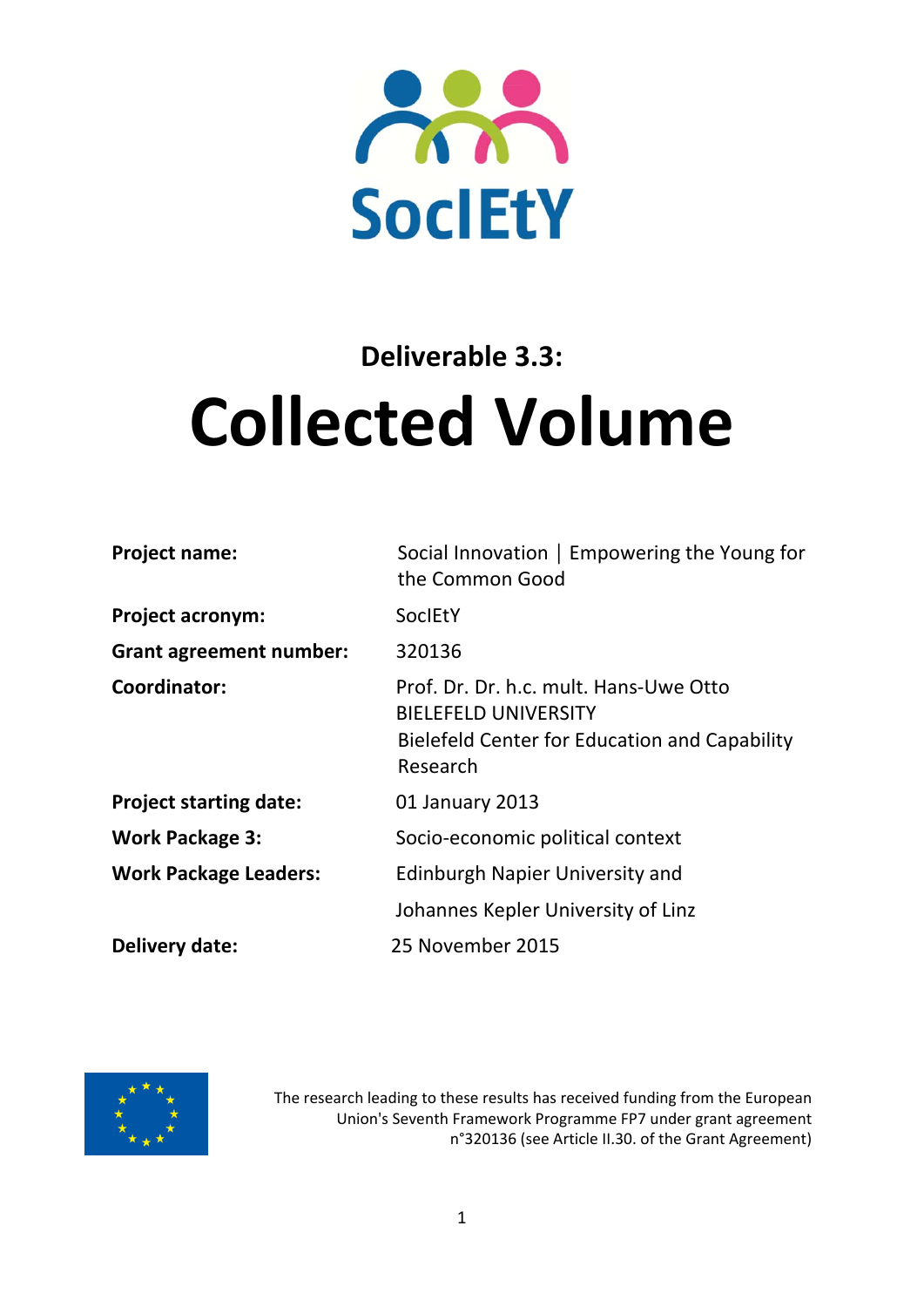# **Chapter 18: Interventions of Gender‐specific Youth Work in Vienna, Austria: Between Integration and Critique**

*Bettina Haidinger and Alban Knecht*

FORBA Working Life Research Centre

JOHANNES KEPLER UNIVERSITY OF LINZ Department of Theoretical Sociology and Social Analysis

# **1. Introduction**

This chapter contributes to the collected volume with findings from the Austrian case study. It brings together insights from three different reports<sup>65</sup> accessing disadvantaged youth, freedoms for participation of young people and their aspirations from various angles. Besides the socio‐economic and political context for addressing young people's particular problems, situations and opportunities to participate, also local policies and networks for supporting young people are considered as important field of interventions. We put an emphasis on local policies in a comparably disadvantaged area in Vienna that aim at taking seriously young people's demands for spatial appropriation. Here, the role of youth work as a field of policy intervention in shaping young people's opportunities to participate in policy processes was particularly addressed. Following this focus, the participatory research tracked girls' ways of spatial appropriation and the role and tools of gender‐sensitive youth work for enhancing girls' scope of action and desire.

# **2. Methods**

#### **2.1 National analysis**

The data used for the analysis of the socio‐economic and political context for the Austrian study stems from expert interviews and documentary analysis on youth policies and programmes. It was collected between September 2013 and February 2014. The documents used for the documentary analysis cover official reports of ministries and administrative institutions, evaluation reports as well as descriptions of measures and programmes issued by stakeholders in the field of youth policy. The partners for the interviews were selected on three levels: practitioners, mid‐level, and governing body level taking into account the following three criteria of sampling: a) involvement in or responsibility for youth policy, b) particular expertise on groups of youth identified in the literature review, c) mixing practitioners, mid‐level governing bodies and service providers, and policy makers.

<sup>65</sup> Knecht/Kuchler,2013); Haidinger/Kasper,2014; Haidinger, 2015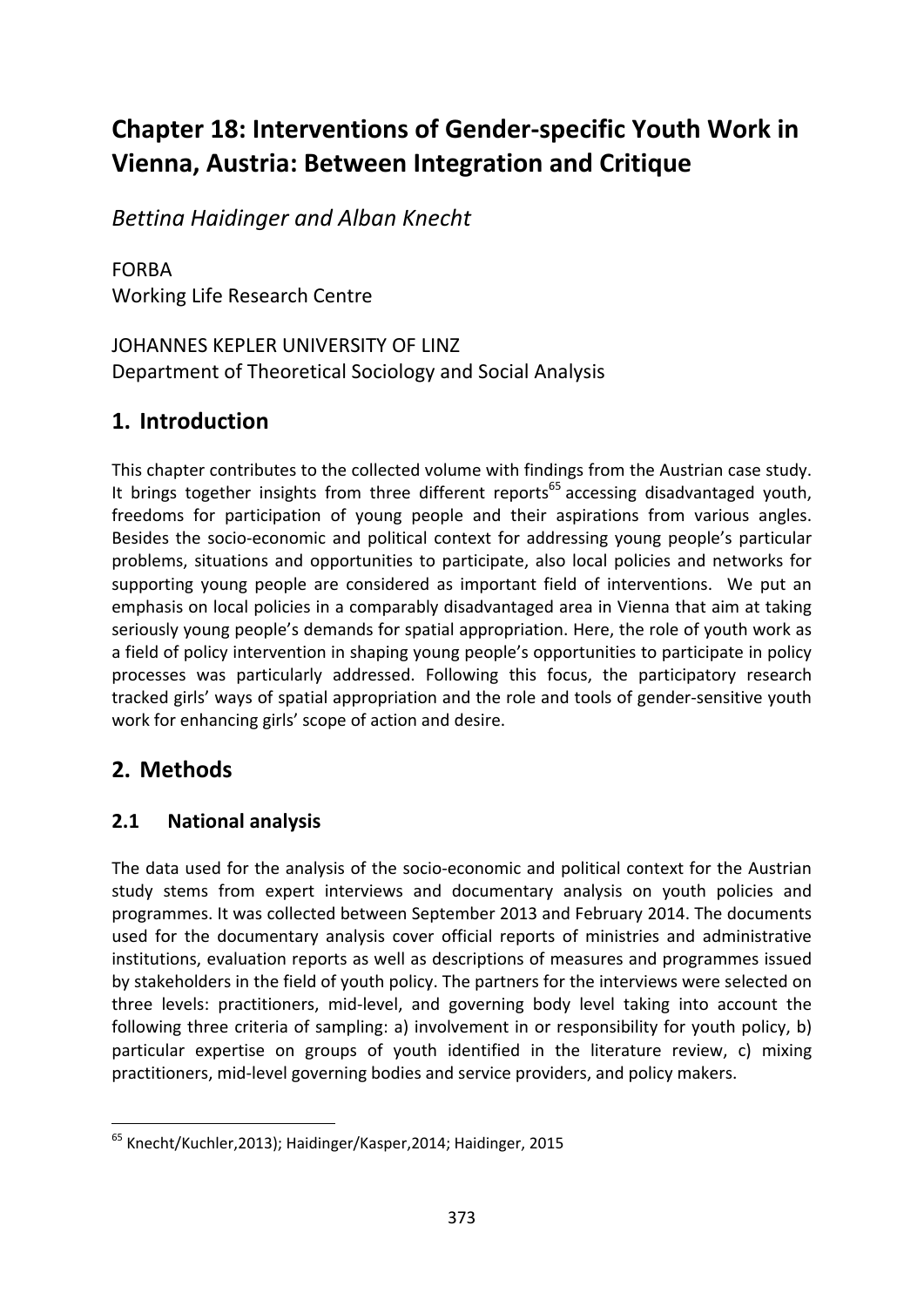#### **Overview 1: Interviews on national level**

| National government policy makers             | 2 civil servants of federal ministries |
|-----------------------------------------------|----------------------------------------|
| Regional government policy makers             | 1 deputy to Vienna's Parliament, and   |
|                                               | 1 leader of the youth department of a  |
|                                               | federal province                       |
| Training and education providers              | 2 programme managers and 2             |
|                                               | practitioner working in non-profit     |
| Employment support service providers          | 2 managers of the PES youth            |
|                                               | department                             |
| Citizen's bodies                              | 1 board member of the National         |
|                                               | youth council                          |
| Youth work organisations                      | 4 representatives                      |
| Networks and membership organisations         | 5 representatives of the social        |
| (sector bodies/agencies, campaigns, lobbying, | partners (Chamber of Commerce,         |
| networking, project work, awareness raising)  | Chamber of Labour) and other           |
|                                               | associations.                          |

With regard to interview data, we conducted a qualitative content analysis following Mayring (2007). The combination of the analysis of documents and of expert interviews allows describing the way experts understand disadvantage, poverty, and inequality of young people and the informational basis of judgements of justice (IBJJ) of Austrian politics.

Regarding questions on policies (instrument/measures) and policy making/implementation, we applied the policy analysis approach. It serves for analysing the "assortment" of measures and programmes as well as for describing how measures are implemented.

#### **2.2 Local social support network analysis – Simmering/Vienna/Austria**

The Austrian local social support network analysis was carried out between February 2014 and September 2014, in the Viennese district Simmering. It drew its results from several sources including quantitative secondary descriptive data (Magistrat der Stadt Wien, 2012, 2014) and data from guideline‐based stakeholder interviews, one group discussion and field notices of several observations and informal talks in the field of local youth work. The table below provides detailed information on expert interviewees. The group discussion was carried out with five young people who participated in the "word up" youth parliament. The data was analysed following a qualitative and thematic content analysis drawing on the core themes of the common WP4 report structure.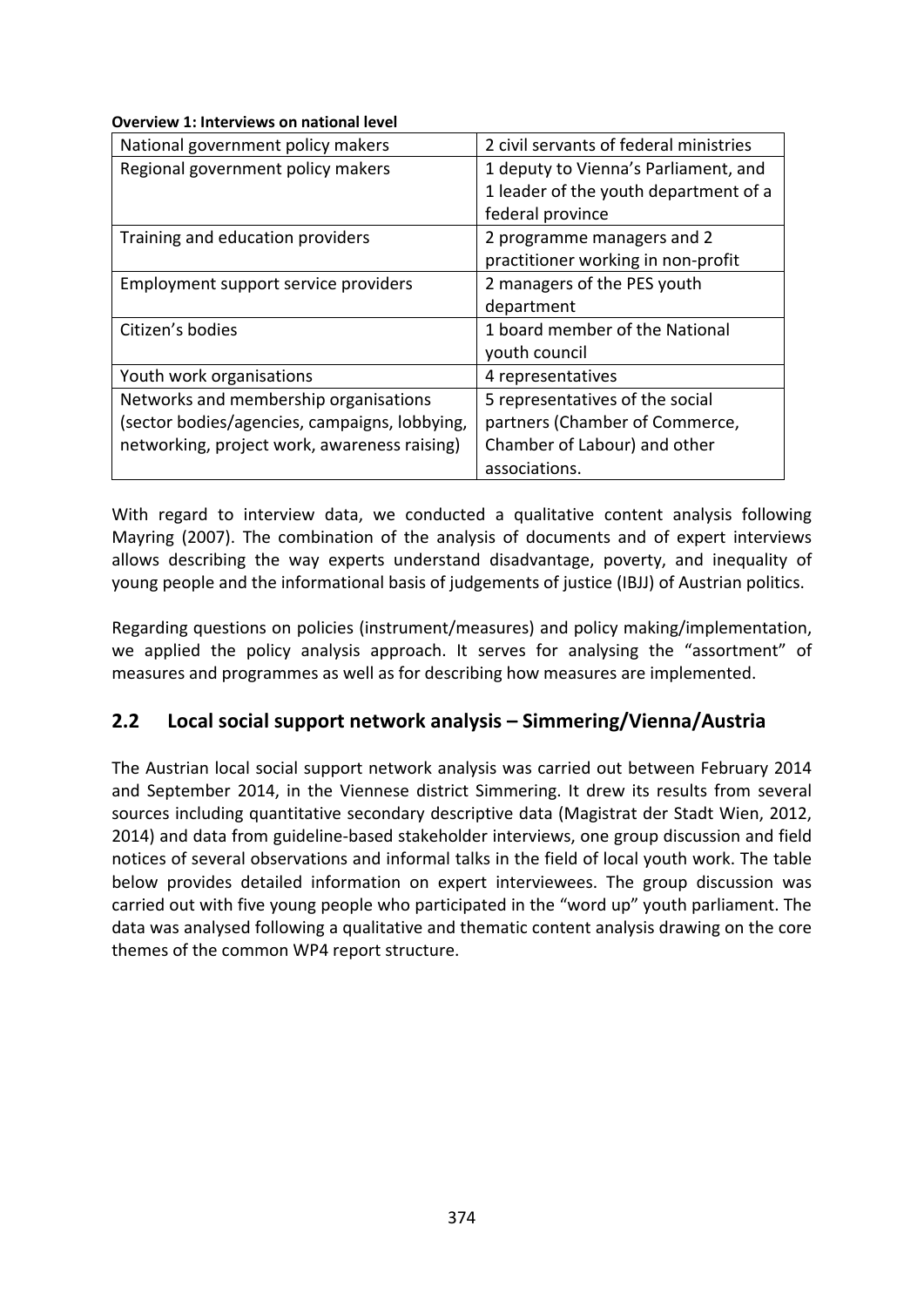| Regional/local government policy | 3 (borough mayor, representative youth welfare    |
|----------------------------------|---------------------------------------------------|
| makers                           | office, district councillor)                      |
| Training and education providers | 4 (2 teachers and 2 school social workers)        |
| Citizen's bodies (e.g. youth     | 1 (social worker involved in youth parliament)    |
| parliaments/councils)            |                                                   |
| Youth work organisations         | 3 (including 1 youth worker specialised in girls' |
|                                  | work)                                             |
| Networks and membership          | 1 (urban development agency)                      |
| organisations                    |                                                   |
| Other types of organisations:    | (director of district library                     |
|                                  | and police officer)                               |

#### **2.3 Participatory research in Simmering**

The case study carried out in Austria attempted to implement a participatory action research approach with young people (Cahill, 2007; Dentith et al., 2012). It was based on four methodological elements (see Overview 3): ethnographic methods including observant participation and informal talks in youth centres in Simmering; arts‐based methods focusing on street-art; problem-centred interviews with both girls and youth workers; and three reflective sessions in terms of group discussions with stakeholders and informal talks with participants to reflect the research process. The main venue the research process was carried out was the girls' garden, a girls-only programme of a local youth centre in Simmering.

| Kick-off period      | Selection of focus and method involving gatekeeper (youth centre)<br>and young people $\rightarrow$ "out-reach" and decentralised research work<br>with the girls' garden as "home base" run by Balu&du |
|----------------------|---------------------------------------------------------------------------------------------------------------------------------------------------------------------------------------------------------|
| Workshop             | Design and distribution of flyers and posters                                                                                                                                                           |
| preparation $I + II$ | Workshop preparation with girls: introducing them into street-art<br>methods; designing bags and stencils                                                                                               |
|                      | Ethnographic life-world analysis (Mar-Nov 2014); continuous                                                                                                                                             |
|                      | presence in the girls' garden, youth centres and parks;                                                                                                                                                 |
|                      | documentation and reflection in research diary                                                                                                                                                          |
| Workshops            | Organisation and implementation of two workshops on street-art                                                                                                                                          |
|                      | with street-artists (July and Sept 2014)                                                                                                                                                                |
| Follow-up and        | Reflective (group) discussions on participatory research design and                                                                                                                                     |
| reflection           | workshop proceeding with girls, youth workers and other stake                                                                                                                                           |
|                      | holders                                                                                                                                                                                                 |

#### **Overview 3: Participatory Research Design**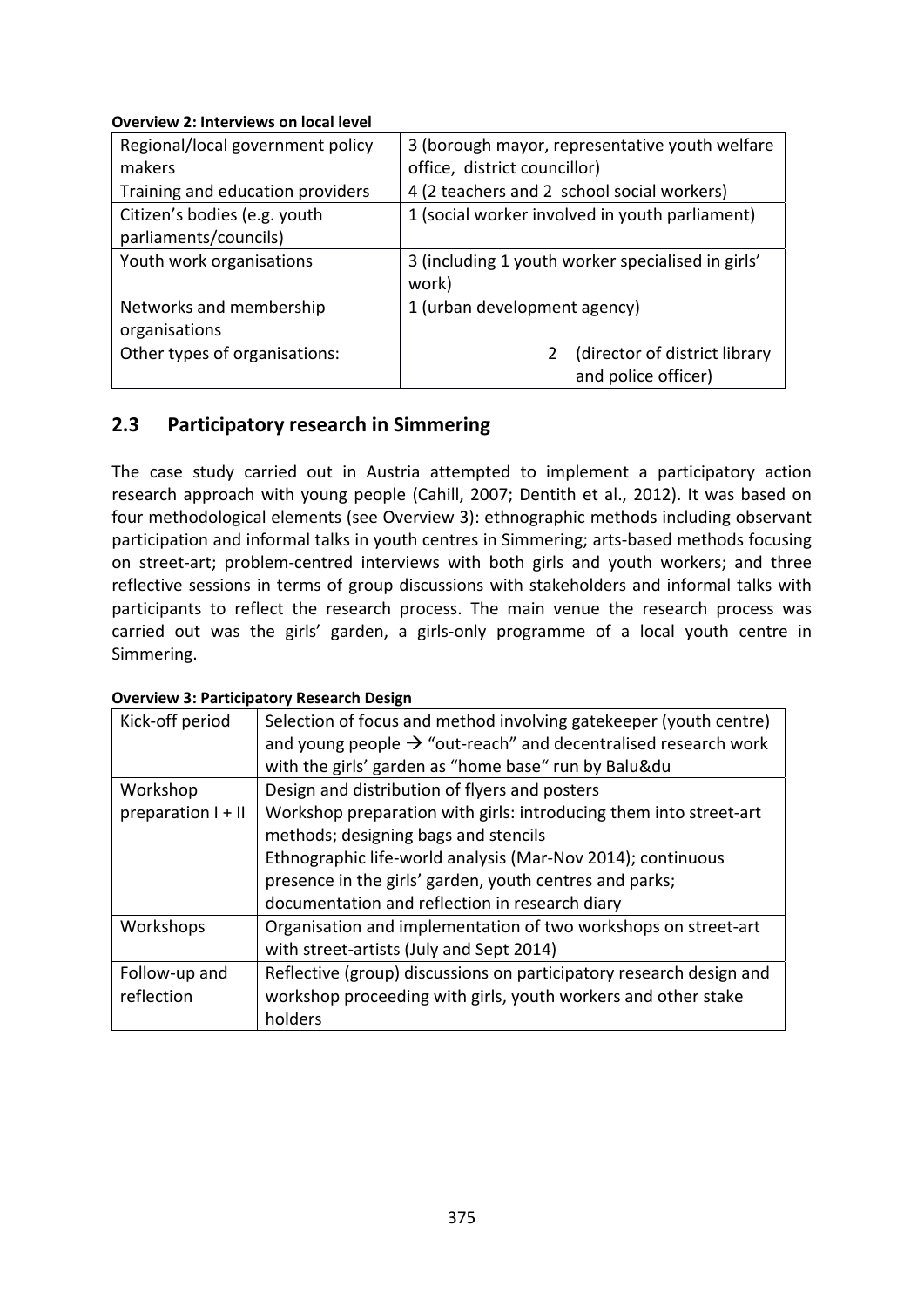## **3. Socio‐Economic Political Context**

#### **3.1 Disadvantaged youth and inequalities among youth in Austria: the impact of the educational system**

Besides the description of inequality by ascriptive criteria such as migrant background and gender, the discussion on disadvantaged youth in Austria is shifting more and more to the causes of inequality – and here especially to the highly selective education system. The focus on the system of education resulted is new ways of describing inequality, and early school leavers and youth in a NEET situation became more visible in research and targeted by politics (cf. Bacher et al., 2013).

The school enforces social inequality between different family backgrounds (Bruneforth/ Lassnigg, 2012). The school system reinforces these differences by allocating students to different types of schools/tracks and qualification levels. The obtained qualification highly predetermines the choice of vocation, the opportunities available on the apprenticeship and job market, and the future level of income. At the same time, the school system does not respond to the educational needs of disadvantaged young people. Children are at risk, whose parents are first generation immigrants, are affected by poverty or have low educational attainment (Vogtenhuber et al., 2012: 22).

With respect to gender differences, the ninth school grade (usually at the age of 14-15) marks an educational turning point: On the one hand, 6 out of 10 girls but only 5 out of 10 boys decide to attend an academic secondary school, higher technical or vocational college ending with an exam that allows them to enrol in university. On the other hand, male apprentices dominate the dual system: two thirds of students are boys. Male youths are also overrepresented in apprenticeships, which still lead to well-paid and stable jobs. In contrast, young women are concentrated in a small number of not very promising apprenticeships in the service sector (Mairhuber/Papouschek, 2010: 443).

#### **3.2 Policy interventions targeted at disadvantaged youth**

Regarding measures and interventions, we found that there is a broad range of measures aimed at improving the situation of disadvantaged youth. However, there are hardly any direct anti-poverty measures for young people, except financial support for poor families, and also a co-ordinated anti-poverty youth policy reflected in the policy making process is lacking. The procedures in the field of financial, educational, and vocational measures follow different rationales. Federalism, and the Austrian system of Social Partnership, which includes representative organisations of employees and employers, yield widely spread influence and power. This makes decision making difficult and opaque. The multi‐level governance system places high demands on co‐operation, a fact that has come to be understood by an increasing number of actors; albeit young people themselves are barely included in decision‐making processes.

Most of youth policy measures are designed to help with particular problems regarding school, apprenticeships, or jobs and transition processes from school to work or to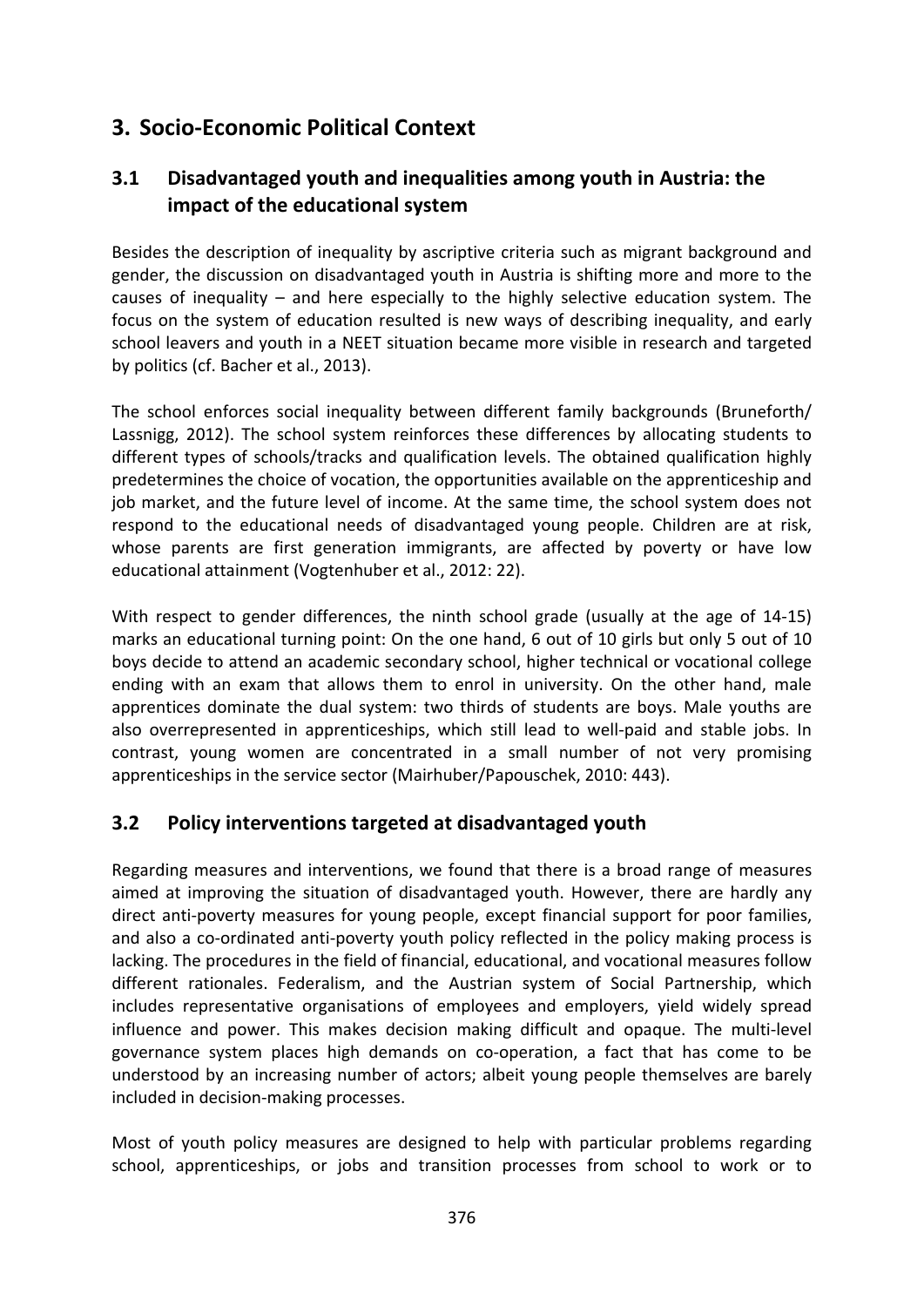apprenticeship training. An apprenticeship is considered to be the best way to avoid future unemployment or poverty. This training system, however, has negative aspects, too: there are not enough apprenticeship places and their number is diminishing continually (Dornmayr/Nowak, 2013). In addition, the quality of the training is very low in some companies, so that youngsters have difficulties to pass the final apprenticeship examination; half of the apprentices are dissatisfied with their training and the dropout rate is high.

A particular Viennese focus is based upon outreach youth work and youth centres. It particularly addresses young people from disadvantaged background, as they are low threshold institutions where participation is voluntary and free of cost. They aim to expand young people's scope of action, supporting appropriation/negotiation of public spaces and its usage by different groups. Youth centres are in general important actors in the district and also serve as hubs. They play an important role mostly as mediators but also as supporters (as for the young people participating in the young parliament) and "framers" or designers of public spaces, together with children and adolescents.

Youth work with girls in Vienna is a youth work response to inequality and difference among young people stemming from the category gender. It is a kind of policy being fed by an informational basis for the judgement of justice that took seriously persistent inequalities among girls and boys and consequently between men and women and recognised gender as a major reference point for policy intervention. Throughout Vienna, there are three exclusive girls' spaces, namely the two girls' cafés "flash" and "peppa" and the girls' garden situated in Simmering (BWJF 2011, 418: 521). In addition, youth centres offer "girls only" activities such as specific time slots for girls or even an exclusive space which is only open for girls.

#### **3.3 Policy making, implementation and participation**

With respect to young people's formal opportunities for policy making the National Youth Council and some advisory boards do include young people as delegates; however these institutions are more or less toothless. Rather, they are to be seen as "training for (democratic) participation" rather than participation in and for itself. Moreover, they do not reach disadvantaged young people. Two other measures are more useful for fostering young people's consideration and participation in political and economic decision making processes: firstly, the system of youth work councils in companies (Jugendvertrauensräte), and secondly, the lowering of the voting age, which is accompanied by large-scale information campaigns and makes young people a more valuable population stratum for politicians.

All in all, many measures aim to improve the situation of disadvantaged youth. Most of them, especially in the field of vocational training, work in a paternalistic way: the programmes are mandatory and the possibility to choose between programmes or to participate in decision making is limited (Knecht, 2014). Often, young people do not get sufficient information on their rights. Most of these programmes are oriented towards employability rather than the development of capabilities (ibid.). Young people perceive these programmes as stigmatising.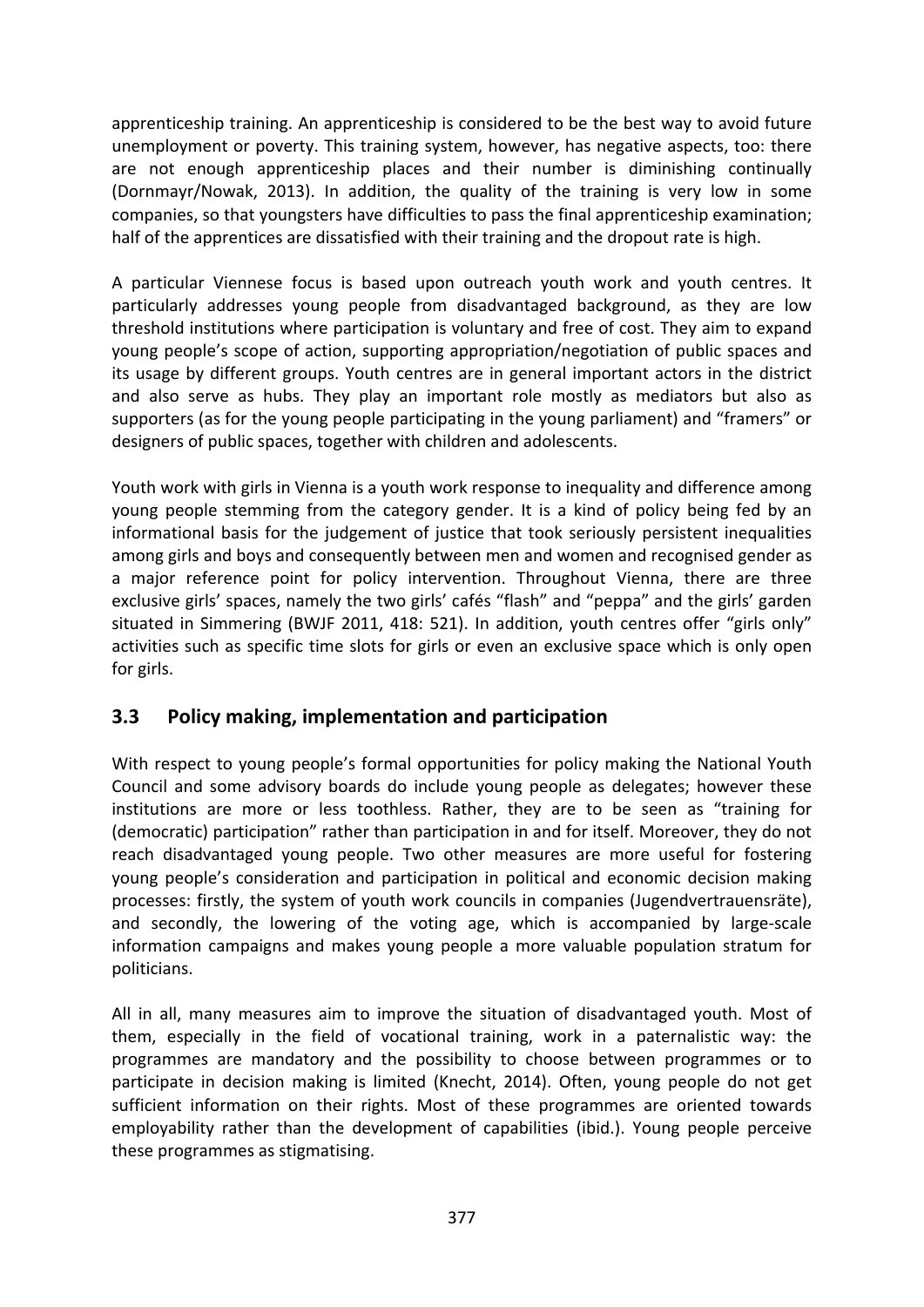In relation to politics, disadvantaged youth is hardly engaged; at least youth work tries to make political topics attractive to them, and offers opportunities for experiencing that their actions can result in real‐world changes (cf. Verein Wiener Jugendzentren, 2008). Furthermore, youth work offers informal processes of participation, with youth workers passing the "voice" of the young people to higher administrative or political levels. But this also means that young people who are not in touch with young centres – such as many girls – are less likely to be heard. The involvement of young people in youth centres and their consultation in specific questions are integral part of bottom‐up approaches in youth work. At the same time, youth centres and in particular partisan youth work follow and impose (top down) particular (socially innovative) guiding principles such as anti‐discriminatory behaviour that are discussed but are not subject to disposition.

# **4. Analysis of Social Support Networks and Policies and Strategies of Local Actors for the Austrian Case Study**

#### **4.1 Selection of location**

The Austrian local area in focus of both the analysis of social support networks and policies of local actors as well as of the participatory research was located in Simmering. It is the second biggest district of Vienna situated at its Eastern periphery. Simmering is a traditional working class district with a quite heterogeneous population. Apart from the traditional working class areas, some petty‐bourgeois areas can be found as well as very specific neighbourhoods such as "Macondo" where around 3.000 refugees live.

In comparison with Vienna's overall population, Simmering has a quite young population. As for the whole of Vienna (and Austria), the district's migrant population has risen steadily over the last years – a fact that increasingly challenges local policy and its position towards a multicultural society. In terms of educational attainment, the share of inhabitants with completed tertiary education is the lowest among all Viennese districts and the residents share with only compulsory education is comparably high. As lower educational attainment is known to have a negative impact on employment, it is not surprising that Simmering is among the five Viennese districts with the highest unemployment rate. Apart from unemployment, the weaker economic situation of the district's population becomes apparent in – compared to Viennese average ‐ lower income levels and a higher share of "needs‐based minimum income" recipients (Magistrat der Stadt Wien, 2014).

#### **4.2 Selected policy area: (out‐reach) youth work (with girls) in Simmering**

Within our local social support network research we focused on the open and outreach youth work which implies a low‐threshold access and keeps the influence of institutionalised settings as low as possible. Starting from this perspective, we focused on policies regarding (gender‐specific) youth programmes in the context of social work and youth work, expanding our research perspective by local and urban development programmes.

With regard to policies towards young people, Simmering is quite a resourceful district, not only in terms of "quantity" – there are more youth centres in Simmering than in any other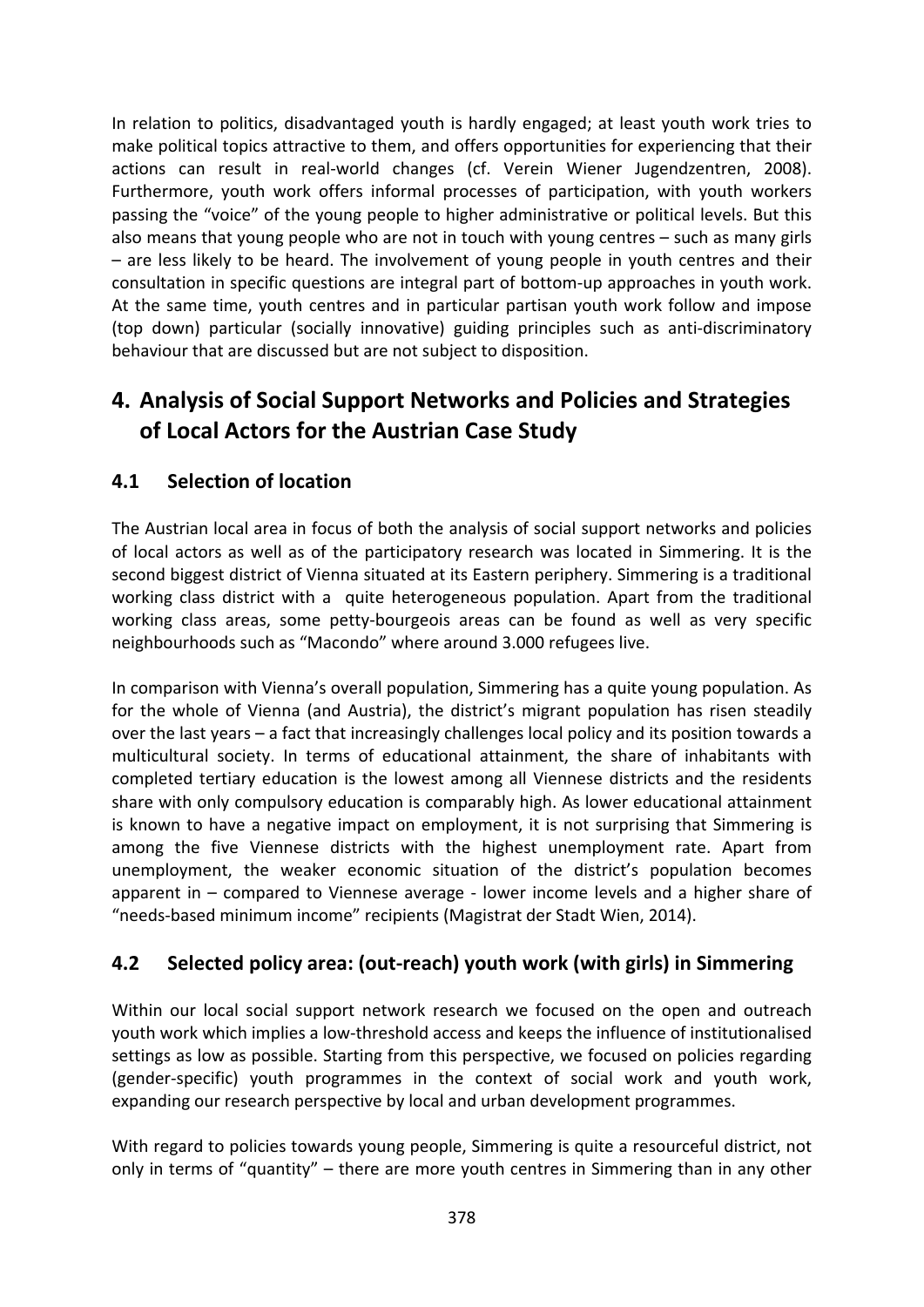Viennese district – but also in terms of "quality": In Simmering, youth policies and youth programmes cover a broad variety of youth work such as "traditional" youth centres, outreach youth work, special offers for children, girls, young mothers, youth work with children of refugees. What makes the case of Simmering particularly interesting is the close cooperation and collaboration between the different institutions and stakeholders, the youth centres, the district's youth welfare office and urban development agency, school social workers and even the borough mayor, when it comes to the planning and implementation of district policies. The "Regionalforum" for instance is a local network of public institutions meeting once a month to share and spread information about the district, specifically about the district's' youth issues.

We identified two core themes – spatial appropriation and "learning" democracy – within local policy programmes youth centres in Simmering focus on. First, we considered issues of spatial appropriation, conflicts on public and semi‐public spaces and the role of social and youth work to solve those. This also includes conflicts of multicultural and intergenerational cohabitation reported many times by different interviewees. Initiatives tackling this issue can be interpreted as bottom‐up approaches resulting from the urgency solving day‐to‐day problems of living together.

Second, we took a closer look at the youth parliament initiative "Word-up!", fostering the political participation of young people in the chosen district. This one can be rather interpreted as a "top‐down" initiative aiming at the democratic education of young people who – in Austria – have the right to vote from 16 years onwards.

In both of these thematic fields youth centres play a crucial role for preparing and implementing tools that shall help to foster young people's participation on local level.

#### **4.3 Youth participation in local initiatives**

*Participatory spatial planning*: a park should be designed with participation of girls to meet particularly their needs in the planning of the facilities on offer. Through out‐reach work youth workers tried to interview girls to collect/identify their ideas for designing a public space that is often divided only between little children and boys. The children have their swings and climbing nets; the (adolescent) boys get a skate ramp or a football and basketball cage; the (teenage) girls are somewhere in‐between. The project aimed to particularly address girls' needs for a public space. In the end, some suggestions were taken up, for instance, a hammock that is not easily reached by children and that offers a safer and more comfortable space apart from the boys' space but at the same time gives girls the opportunity to overview the whole area. The difficulties from the engaged youth workers' point of view was to "activate" girls for formulating their interest and opinions. This movement from silence to speech is a crucial point – particularly for girls who seem to disappear at a certain age from public space. The other deadlock was that girls are asked for their opinion but there is no sustainable strategy of keeping their interest and involve them into concrete implementation processes. Again, you are asked, give your opinion and then the professionals take over. This reminds us of how justice can be perceived from the point of view of the producers and not only from users. What matters for justice from this point of view is not only the un‐equal distribution of opportunities but inequalities in the availability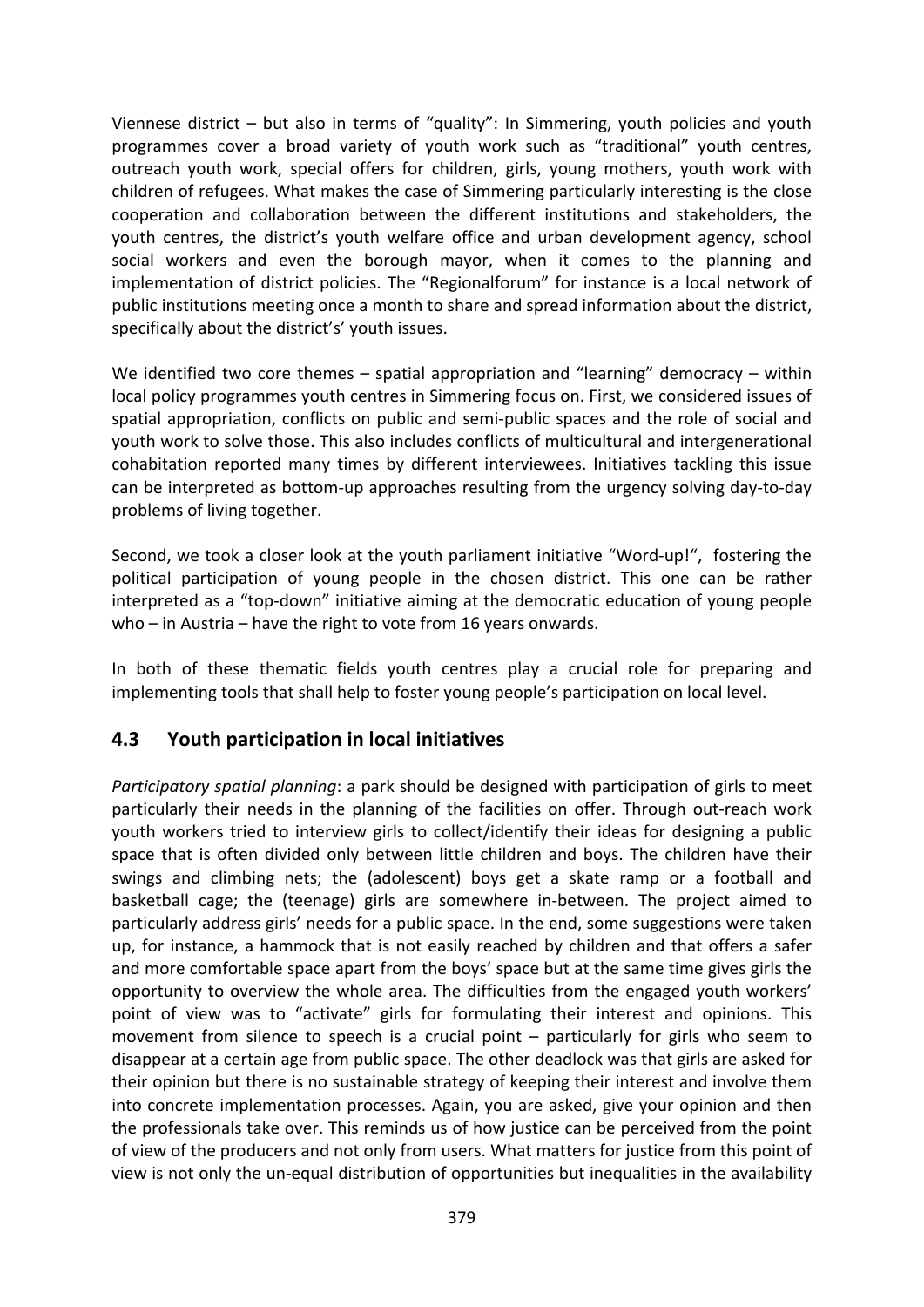of meaningful contribution (Gomberg, 2007). An equal opportunity to contribute entails being allowed, expected and encouraged to contribute with one's skills and creativity to society in detail (Simmering's girls' garden for instance – as will be shown below) and as a whole (Sayer, 2011: 9).

*The local youth parliament initiative "Word up"* gives young people the possibility to raise their voice and to be heard, particularly being heard by persons in power positions on local level such as the borough mayor or representatives of public services. It is the young people – and not the politicians, youth workers or other representatives, who raise demands after doing structured walk‐throughs in their neighbourhoods what engenders a connection between the spaces of their daily life and the raised issues. Still, critical light should be shed on the educative and pedagogical aspect of the youth parliament. In the discussions about how demands could be implemented, the students are supposed to be treated as equals with whom one can discuss "like an adult". At the same time, they have to accept a "no" and respect constraints. Therefore, young people rather "learn how to do democracy" and compromise than to have a say and a voice and to contest.

In both examples, participation to feed concrete policy steps is fostered in rather institutionalised settings such as the youth parliament or within the rather short‐ to middle‐ term design processes initiated by the district's urban development agency (Haidinger/Kasper, 2014). Participation is possible in terms of raising demands or wishes while it stays unclear to what extent the implementation of these demands is constrained by financial and other "practical" impediments. Here, a critical point is the young people's contribution going beyond their opinion and including their involvement into the concrete implementation of ideas. In this case, participation remains rather superficial. Youth centres invest time and energy to reach young people and to include them into processes of consultation, however, the scope of decision making is very restricted. After consultation respectively "choosing" between different offers, the participation process ends, and the implementation is handed over to professionals.

# **5. This is a girls' space?! Re‐Searching for Participatory Parity in Gender‐specific Youth Work in Simmering**

This section presents findings of a participatory research project undertaken with girls engaged with open youth work in Simmering, one district in Vienna, Austria. Hence, the focus of the participatory and action research was put on the presence, situation and participation of young girls in open youth work and public and semi‐public spaces in Simmering and the role of gender‐sensitive youth work in enhancing girls' empowerment.

#### **5.1 Research questions and research design**

Particular research questions beyond our common research question: "In what way are young people's narratives, aspirations and conceptions of justice articulated, heard and contested in social policies and practices as well as in other aspects of their daily lives?" encompass young girls' limit-situations revealed in their attendance of public and semipublic spaces. By "limit-situations" (Freire, 2009[1970]: 96, 99) we refer to situations that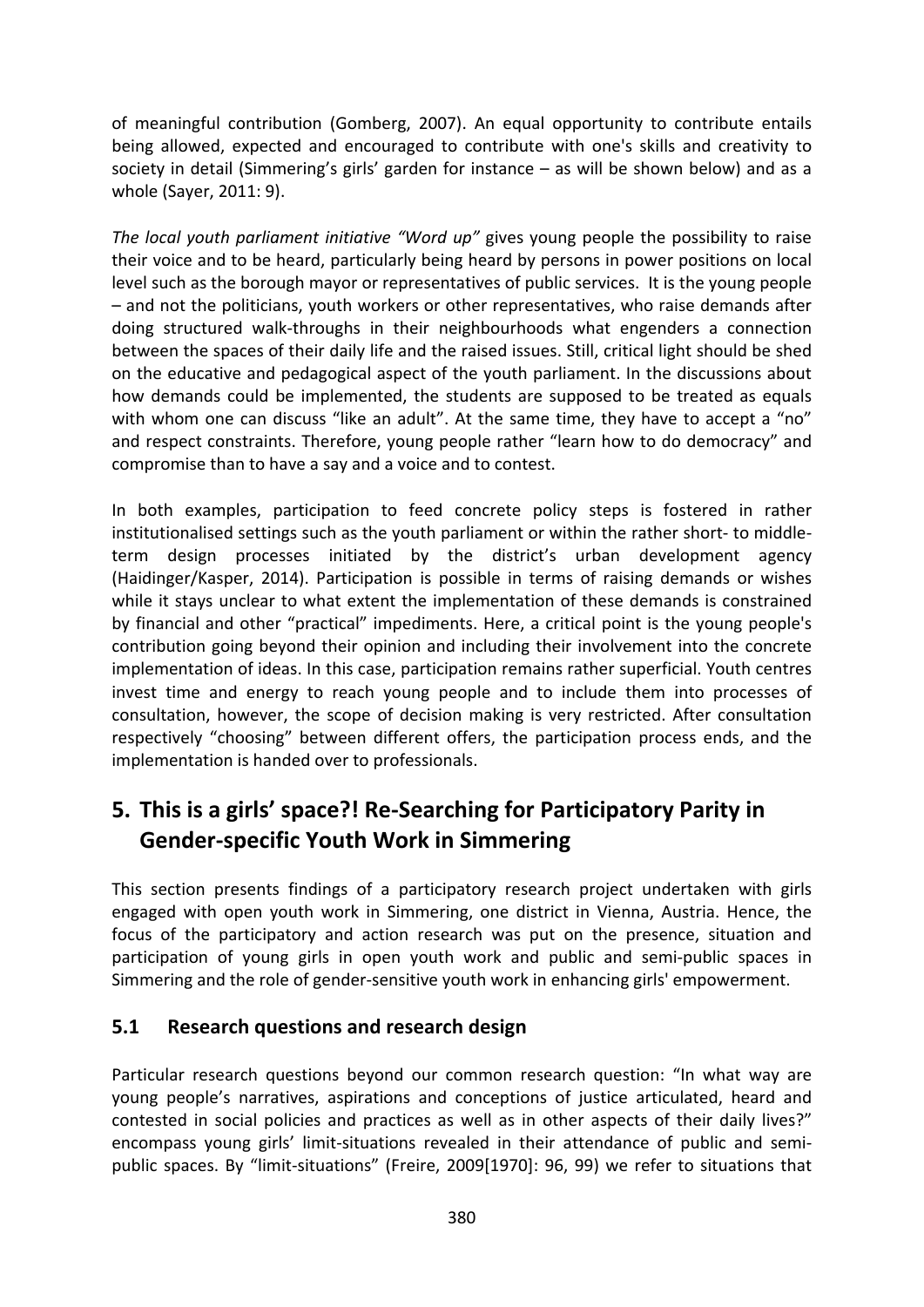constrain aspirations or the development of capabilities and their usage in daily life. In our case study, we focused on the limit‐situations girls encounter in public and semi‐public spaces. We scrutinised the gendered structural and discursive constraints shaping these limit‐situations and how girls are "doing gender" (Gildemeister, 2004).

Freire interprets limit‐situations as challenges: They are not impassable boundaries where possibilities end but the real boundaries where all possibilities start … a frontier that separates being from being more (Freire, 2009[1970]: 99, 103). Therefore, partisan and particularly partisan girls youth work is all about signalling interest, respect and recognition and realising possibilities and experiences that girls do not find as such in their daily lives (Bitzan, 2010: 105).

Therefore, we argue about the added value of girls‐only space as an important tool and resource in gender-sensitive youth work. This means to report on the challenges, limits and contestations of gender‐sensitive and feminist youth work to enhance girls' scope of space appropriation and girls' capacities to aspire from the girls' perspectives and in dialogue with youth workers.

The local youth centre "Balu&du" was the entrance point to our research area. As we decided on a gender‐specific perspective for our participatory research, the "home base" of the project was the girls' garden, one of three girls' only spaces in Simmering's youth centre scene. It is a place open from April to September and run by Balu&du where girls and young women can meet. The girls' garden target group are between 7 and 15 years. Besides the girls' garden, we visited other girls‐only spaces in Simmering where girls and youth workers with a gender-sensitive approach interact.

Our case study included several methods that we combined (see above section 2.3) and that to different degrees fostered an interactive process among the participants. We relied on ethnographic research and observant participation and problem‐centred interviews both with young women and youth workers on the one hand. On the other hand, we attempted to implement a collaborative process with young women and girls in a street-art- based project. Batsleer (2011: 424) regards arts‐based practice such as street‐art as one alternative form for gathering data to express contradictory, ambivalent, multiple feelings and meanings, to try out new ideas that "have the permission also to be different and silly" and that at the same time are tools for informal learning.

As we took the decision to concentrate on street art, we dedicated the following girls garden sessions to the preparation of the participatory action research. In this framework, we as initiators were available for the girls interested in participating in the process to design a wall just in front of the girls' garden. The aim was to engage the girls as much as possible already during the preparation of the street‐art workshops so that they can bring in their ideas and topics and decide how to depict these contents and what materials we will use. Together with the girls we designed and distributed flyers and posters to announce the workshops.

In the forerun of the two organised workshops with two Graffiti artists, the Balu&du sessions were used to introduce the girls into street‐art methods such as the designing of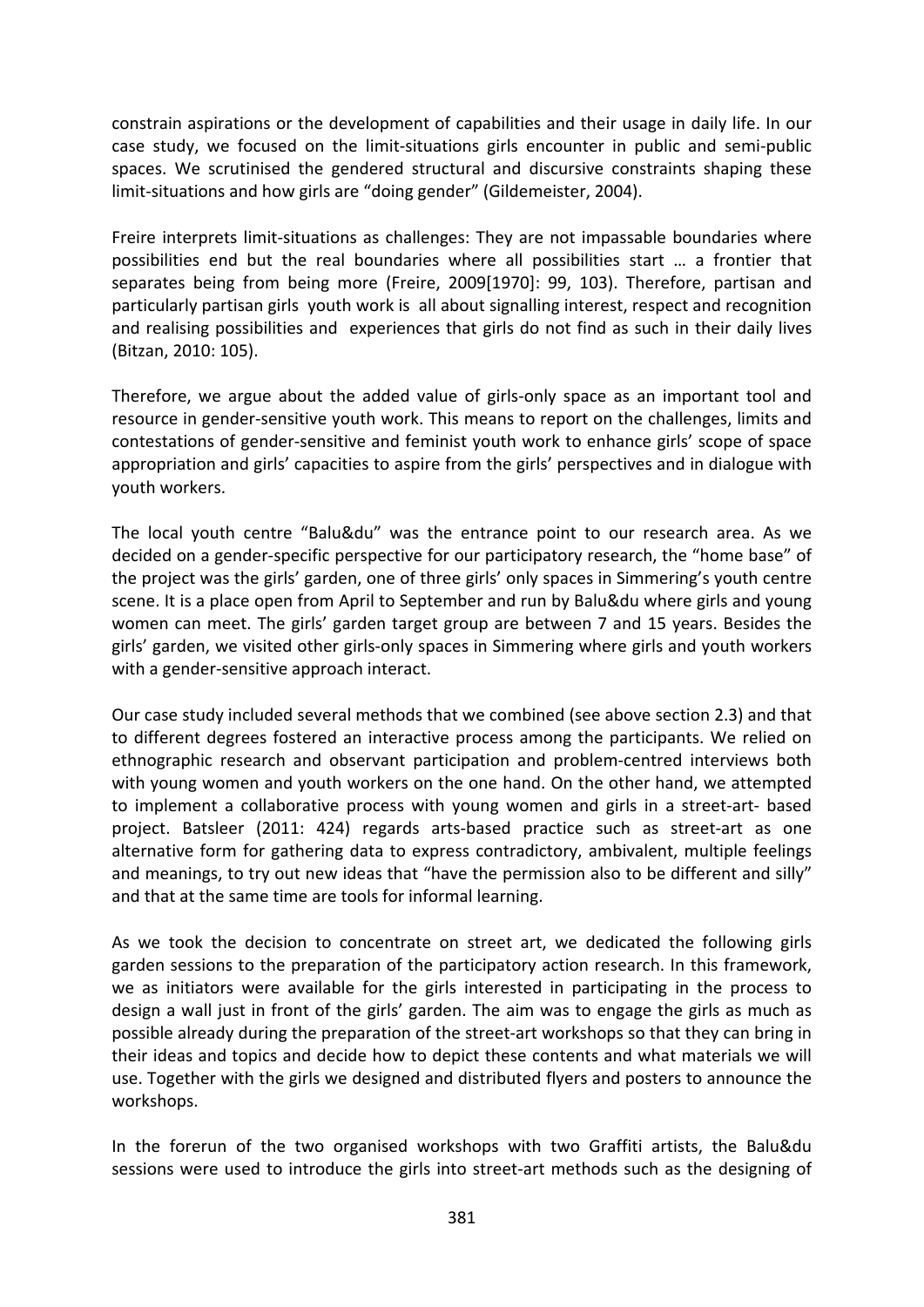characters and the cutting of stencils and to make them familiar with the material in use such as stencils and spray cans. In this process, the girls designed bags and tried out stencils and free‐style graffiti on a huge banner. In July and September 2014 finally two Graffiti workshops took place resulting in the design of a wall vis‐à‐vis the girls' garden.

#### **5.2 Spaces of gendered dominance**

The Austrian case study showed empirically how girls and boys are using space in a different manner and scrutinised underlying explanations. Girls' reduced spatial agency is contrasted to boys' expanding spatial agency that manifests itself in the way they playfully occupy public and semi‐public space and in the way they communicate with each other and also intersexually (Löw, 2001: 92). Girls remain comparably invisible and silent in such settings – and are up to different games and used to a different division of tasks. They are those playing parlour games, helping to prepare food with youth workers and they are often those who care about their siblings. This gendered division of tasks also means that adolescent girls are more often met in mixed public spaces and playgrounds for children and young people. Girls skating on ramps, playing football and boys caring for their siblings remain rather the exception.

Often girls also "disappear" to invisible places in parks and take their positions there as spectators or audience of busy scenes such as the skate ramps or the football and basketball cage that are rather used by boys. Girls prefer uncontrollable and unreachable free places (from parents and younger children and boys) in public space for chatting and chilling and being among themselves; places that are not socially controlled. An example is the participatory planning of a girls' zone in a park described in section 4.3: girls formulated the wish of being invisible (from outside) and unreachable (for small children); as a result of this participatory planning process high hanging hammocks were installed.

At the same time, going out, strolling around outside appears to be a strategy of girls to escape social control by fearful parents. Teenage girls together with their female friends seem to be much more mobile over distances ("strolling around"). This behaviour might be due to the restriction of possibilities in "fixed" public spaces such as parks or due to the eagerness to get out of the tyranny and control of the local. The "street" or the public transport system are important spaces for being seen, for getting into contact with others, for social interaction with peer groups.

Rumours about unsafety in public space often urge girls into a defensive position having the power to create a felt space of fear that can turn into a real space of fear you use warily. At the same time, the "safe space" private home as opposite to the "unsafe public space" is actually the place where violence against children, girls and women happens. Such dominant discourses restrict girls' (public) space appropriation. Edthofer et al (2015: 94) give a noteworthy example of how to confront such a constructed space of fear – in this case an underground car park ‐ by collective space appropriation of a group of girls using Wen Do techniques (feminist self-defence form) and documenting and reflecting their experiences in a comic strip. Their slogan: "we do not stay at home!"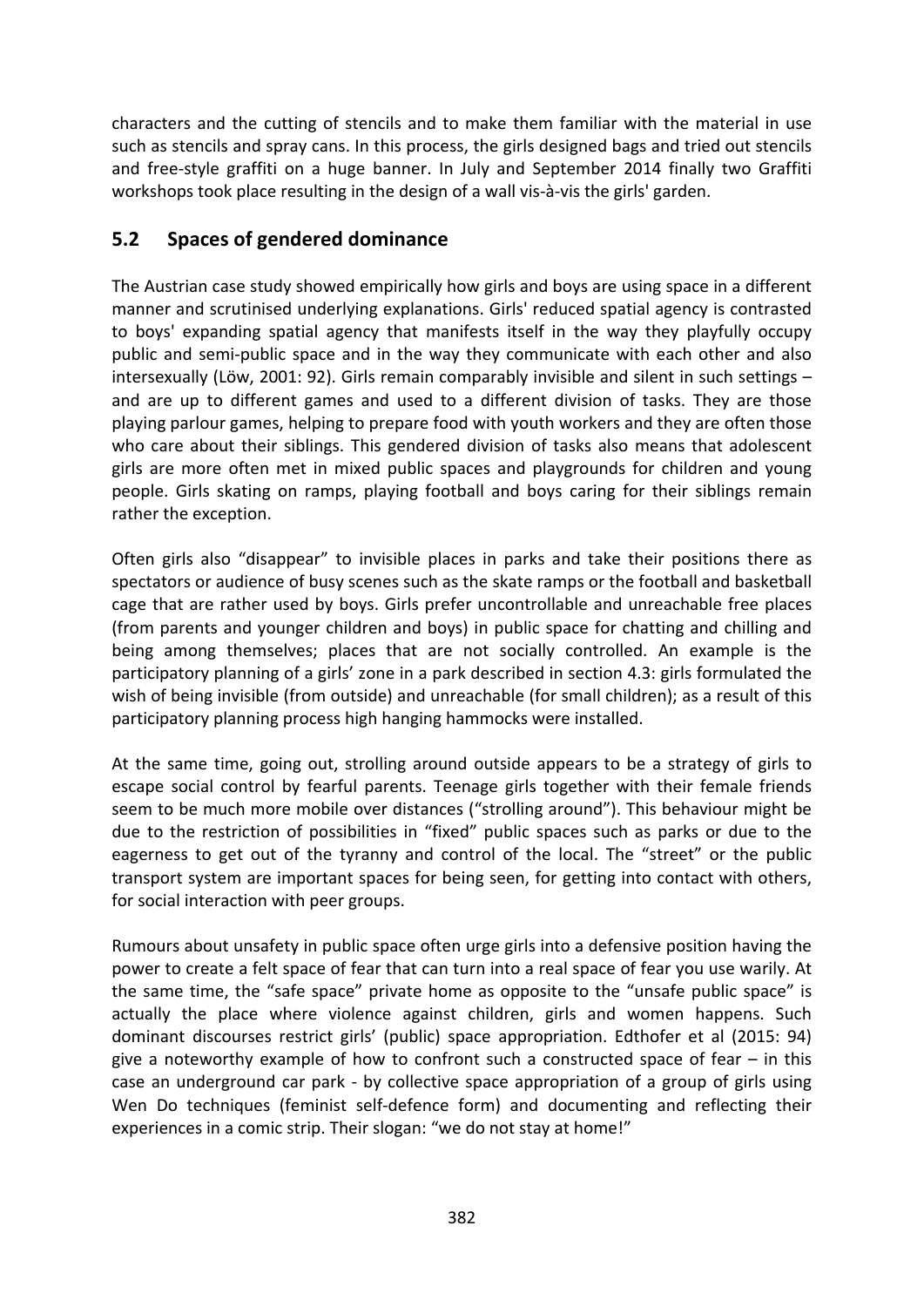#### **5.3 Gendered aspirations, and the role of gender‐sensitive youth work**

Our research showed that the formation of aspirations is closely connected with identity formation and with realising what role is foreseen for girls and boys in a society that is strongly divided along the gendered lines of behaviour, doing and labour. Any kind of projection into the future is constrained or at least shaped by the young person's present embeddedness in terms of his or her material position, status and representative situation (Fraser, 2005, 2009).

At the same time, between the age of 13 and 17, sexual intercourses, self-consciousness and personal or occupational projections into the future are subject to rapid twists and changes. Aspirations and projections that have been important at 14 might be completely uninteresting at 17. The completion of school at 15 is a turning point in young people's life course. Delving into the world of work with apprenticeship training or not succeeding in finding a job or an apprenticeship place has major gendered implications. Most of the girls opt for traditionally female occupations such as retail sales, hairdressing or office administrator work with very restricted career and income prospects (Mairhuber/Papouschek, 2010). Nevertheless, this move is an important step of growing up, of – especially as a girl ‐ standing on your own feet and earning money on your own. When girls do not succeed in finding an apprenticeship place the option of staying at home, marrying and becoming a mother is widespread. In these cases, labour market policy is speaking about the "disappeared girls". Those are early school leavers or NEETs who "disappear" for some years and are difficult to be reached by public policy. This leads to an underrepresentation of girls in training programmes. The research of Bacher et al. (2013) confirms that very little is known about this group.

Since modern claims towards girls request to go beyond or to break with traditional gender roles especially with respect to the world of work, girls permanently experience "double messages" and have to cope with them. A critical stance towards the gendered division of labour cannot mean just persuading girls into technical occupations and devaluing traditionally female occupations such as care work. The mainstream discourse identifies these young women responsible for their place in society's unequal division of labour who opted for an unsuccessful career path. The openness and allegedly "everything goes" attitude of modern life brings along more (at least theoretical) opportunities for girls, however daily routine and adaptive preferences limit this alleged freedom (Bitzan/Daigler, 2004: 34). At the same time, a self‐perception of being "different", of being "distinct" to boys and other girls mixes with the realisation that breaking out of conventional gender roles needs power and endurance.

In this respect, gender‐sensitive youth work plays an important role for recognising and naming contradictions in processes of identity formation and becoming. Gender‐sensitive and feminist youth work aims at accompanying adolescents' processes of searching and finding with a critical perspective and with awareness of the pitfalls of normalcy. Taking seriously young people's aspirations and voice means building upon participatory knowledge, nevertheless a (contradictory) dialogue strengthens and makes visible that gendered, raced, classed and other positionalities play a role in opening up or limiting self‐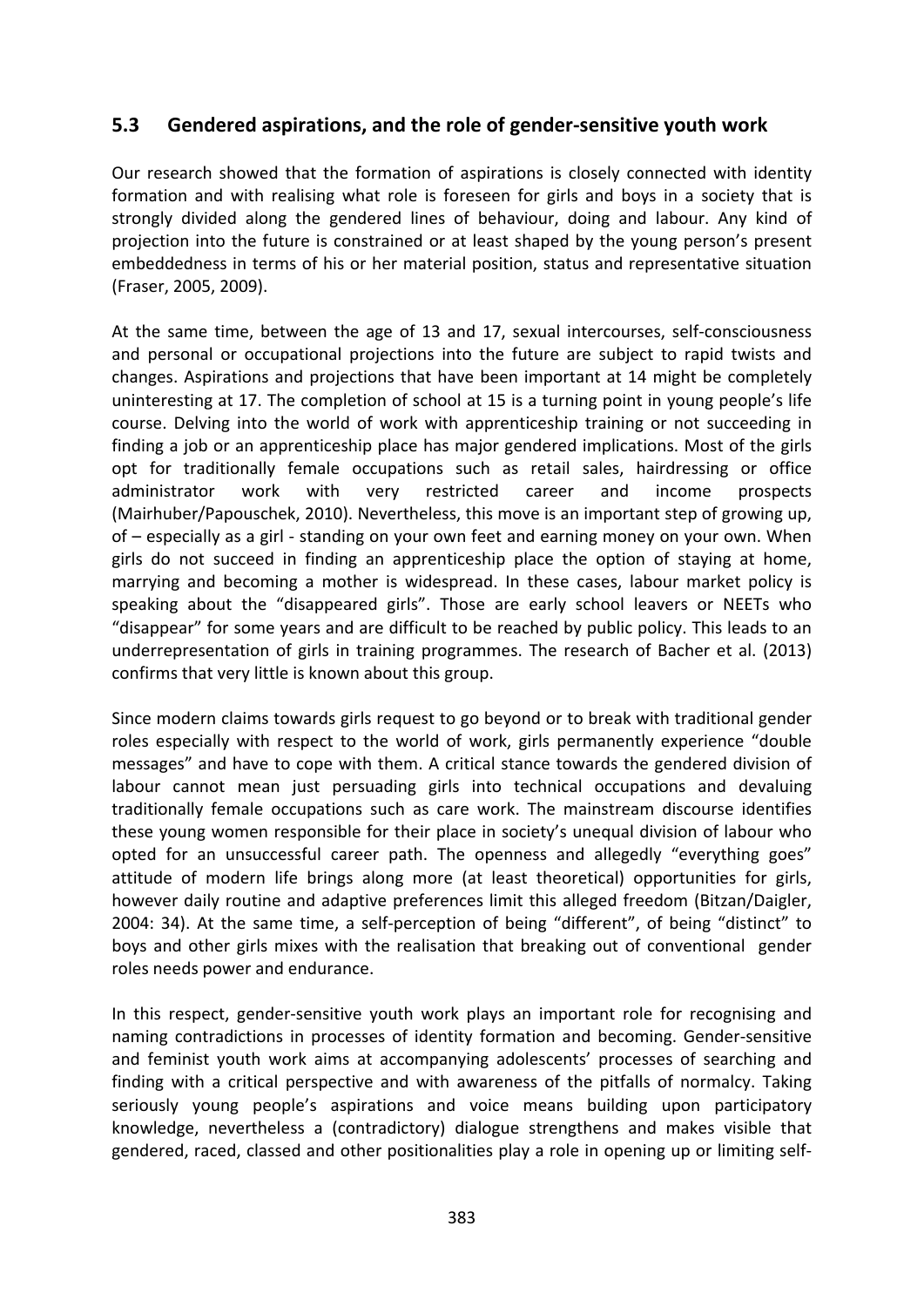knowledge (Dentith et al, 2012: 8; Bitzan/Daigler, 2004: 182) – and a wider range of imaginable aspirations.

Following recent discussions in feminist and gender‐sensitive youth work (Autor innengruppe, 2014), social work rhetoric and policy moved away from a victim's perspective that sees girls as an entirety as subject to male oppression to resource orientation and diversity of oppression. What different resources, backgrounds and capacities do girls bring along? What other dimensions of inequality among girls such as ethnic background, sexual orientation and identity, financial family background etc. are of importance for addressing girls? What to do in youth work with boys or girls that are not feeling as such? How are we contributing to constructing gender or to deconstructing gender as a social relationship? (Gildemeister, 2004). At the same time, feminist youth work is not an individualistic approach but aims at collectivising experiences of daily life: girls shall feel safe in a collective space where their experiences are embedded in and become politicised (Autor innengruppe, 2014: 252). Practices of feminist youth work must permanently reflect on the dialectics of being subject to oppressive structures of gender inequality and the way we are reproducing them in daily practice. This means to listen carefully to a range of experiences and reflect upon the discursive nature of these experiences. Though it is necessary taking seriously daily experiences and bothering about them you are trapped in your limit‐situations when you do not succeed in reaching beyond the 'daily' and 'local'.

#### **5.4 The added‐value of girls‐only spaces**

It is crucial to accompany girls in transition processes in all possible spheres of life – work, leisure, family, friendship, education, sexuality ‐ trying to create free spaces and to amplify the girls' scope of action, facilitating "identity building" and transgressing gender roles (Bitzan, 2010; Batsleer, 2013). The teenage period is a critical period of gender identity formation. Therefore, adequate space and methods for searching and trying out are needed, for "doing gender" and for reflecting the body as a central battlefield of gender norms.

A very common policy to address girls and their particular interests and needs is to offer specific time slots exclusively for girls in youth centres as well as girls-only spaces (BWJF, 2011: 418) which are sometimes open to young mothers or women with small children too (as women are still mainly in charge of child care). All youth centres in Simmering (and throughout Vienna) offer at least one specific time slot per week exclusively for girls.

Our research showed how girls are using and that girls are appreciating a space that they can occupy for themselves. The girls' garden is an example for such a space. It offers experiences of doing and behaving that are more difficult or impossible to accomplish in mixed settings. It is a place to act and to try out bodily experiences without reference to boys and with less hetero normative pressure. Since it is a garden, girls are not only away from home and its social control but also outside in a safe and semi-public space. We emphasised in this report the importance of young people's contribution going beyond their opinion and including their involvement into the concrete implementation of ideas. The girls' garden is a place where meaningful contributions can happen. Girls together with youth workers and other (female) visitors use the "material" in terms of "nature" and tools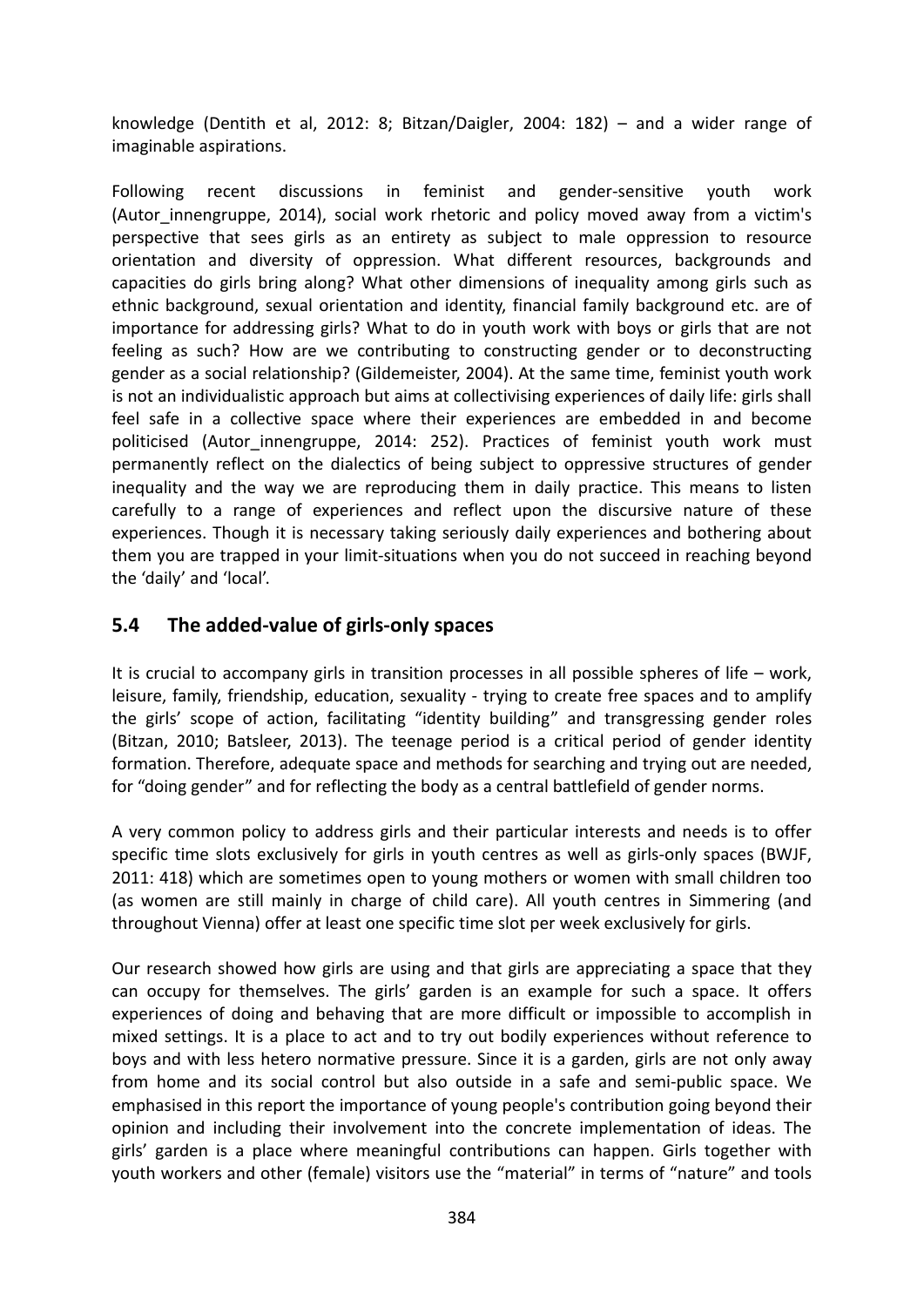this place is offering. They are trying out what is seemingly not possible in other (public) or private (family) spaces, moving from capabilities to functionings in gardening and building/constructing, climbing, showing and moving their bodies – and doing graffiti in a public space as was the focus of our participatory action research.

#### **5.5 Arts‐based practices and empowerment of girls**

Feminist youth work aims at enhancing girls' presence and symbolism in youth and youth work and in the society as a whole (in public space, in language, etc.). Arts-based experiments such as graffiti have the power to strengthen the transformative character of participation in girls-only settings. How do girls' ideas and voices in the context of street-art emerge, become visible and find their spots?

On the one hand, we motivated voices through artistic practice "of the moment, belonging to a pedagogy of the here‐and‐now" (Batsleer, 2011: 428). New ideas and finally whole oeuvres emerged through this artistic process starting from a self‐perception of many girls not being capable of drawing. The practice of street-art involved a commitment to risktaking with respect to ideas, fantasies, and oneself becoming visible, public and subject to deliberation when performing in public space. This – we would argue – is a breaking through limit situations in the sense of Freire (2009[1970]) and a feminist practice of turning private issues (the restricted space appropriation of girls) into public ones.

On the other hand, the practice of street‐art is a commitment to visibility and to symbolisation in public space. It involves also a commitment to public scrutiny and debate. Girls' spaces and girls‐only gangs/groups in public space become symbolised as a political issue and become subject to social deliberation. Moreover, it is a public performance with respect to the symbols staying on the wall such as "Mädchengarten" or their names. It confronts and perhaps provokes the public with political issues such as the existence and symbolisation of girls' groups and girls' space as well as with an offensive claim for girls' appreciation and symbolic visibility in public space. This means limit-situations in terms of constrained and contested (public) space become visible and get public attention. At the same time, a careful balancing between publicity and the commitment to the principle of providing a safe, enclosed and targeted space for girls must be borne in mind and the tension between these two poles discussed.

#### **5.6 The imperative of participation**

Engaging young people in participatory processes can be quite a challenge as, especially adolescents, tend to act very spontaneously and are difficult to hold in long- or even midterm processes. Youth centres and youth workers themselves can find themselves in a difficult situation between supporting the young people, giving them a voice and passing their ideas and wishes on to a "higher level" (as district administration etc.) on the one side and accomplishing a specific task, such as redesigning a park or skate ramp, on the other side. Therefore, the "task" potentially constrains the openness of the process. In addition, the youth workers have to come up with a "result" in order to show that they succeeded in the participation process.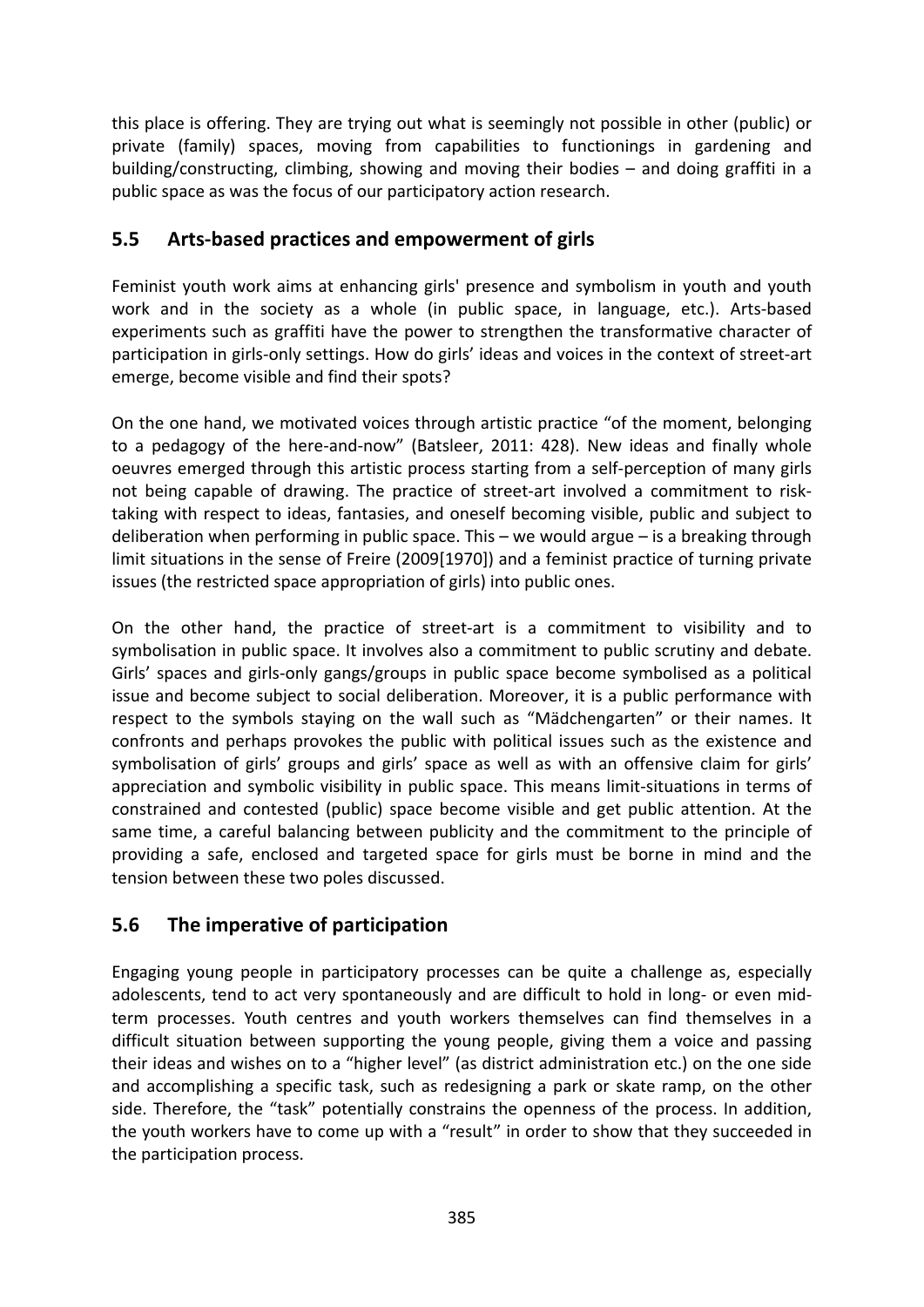One of the main difficulties from the youth workers' point of view was to "activate" young people for formulating their interest and opinions. This movement from silence to speech is a crucial point – particularly for girls who seem to disappear at a certain age from particular (semi‐) public spaces.

At the same time, young people perceive participation sometimes as an imperative they are exposed to in many aspects of their lives, for example at school. Therefore, from this perspective, a youth centre must also be a place for just hanging around without "participating in a project", without claims, without an obvious aim and a purpose than just "being".

## **6. Discussion and Conclusions**

#### **6.1 Gender as a structural category for youth policies**

The necessity for gender‐sensitive youth policies becomes obvious when we take gender as a structural category – for distributive injustice due to the class structure of society, for misrecognition due to status inequality, and for representative exclusion (Fraser, 2004, 2008) – pervading human relations among young people and between grown‐ups and young women seriously.

Our case study showed the prevalence of gender‐specific aspects of inequality, oppression and violence both in public and semi‐public spaces and private spheres. Gender‐specific inequality and difference exists in the use of space and concerning the appropriation of public and semi‐public spaces. Boys frequent youth centres as semi‐public and low‐ threshold places more often than girls. Hence, girls and boys use and need different offers of support and leisure activities provided by (open) youth work and support in conquering public space and critically coping with gender norms.

With respect to educational trajectories, girls more often than boys opt for higher education, however the Austrian "flagship" against youth unemployment, i.e. apprenticeship training, comes along with a strong gender bias. Male youths are overrepresented in apprenticeships, which lead to well‐paid and stable jobs. In contrast, young women are concentrated in a small number of not very promising apprenticeships in the service sector.

Youth policy in general is a much disrupted policy field where coherent strategies are lacking. Many measures on federal and provincial level for disadvantaged youth focus on educational and employment issues following a rather employability oriented approach offering little scope for young people's voice and choice. They work as thoroughly structured systems, with little room for manoeuvre to develop self-determined and freely chosen capabilities (Haidinger/Kasper, 2012). To better grasp young people's voices and aspirations, this research switched and focused on a stronger subject-oriented policy field, i.e. youth work.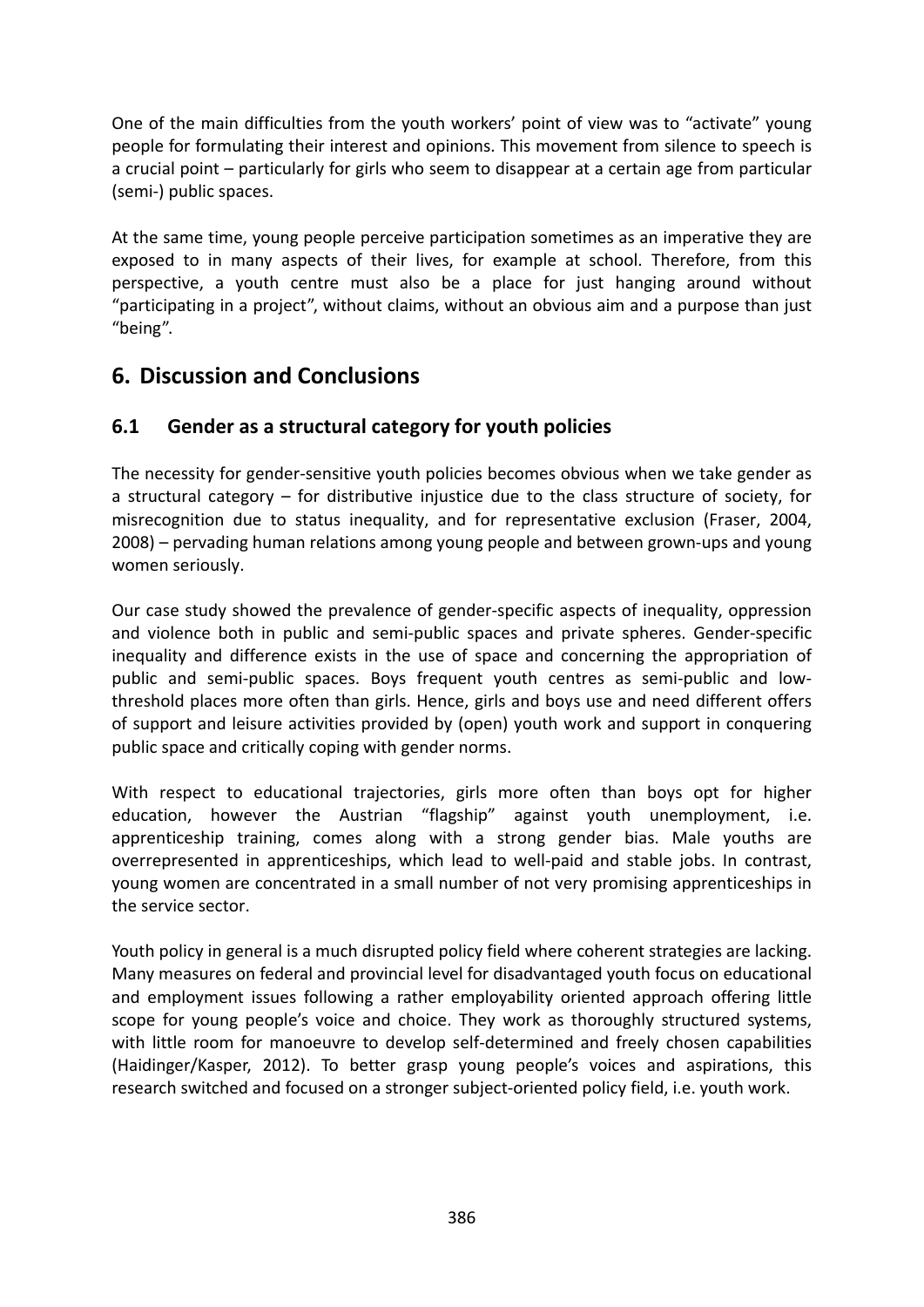#### **6.2 Gender‐ sensitive youth work: a political issue**

Gender‐sensitive girls' work is a youth work response to inequality and difference among young people stemming (not only) from the category gender. It is a kind of policy being fed by an informational basis for the judgement of justice that takes serious persistent inequalities among girls and boys and consequently between men and women and recognises gender as a major reference point for policy intervention. The emancipation from limit-situations that are the vessels constraining one's room for manoeuvre and not the adaptation of one's life course to them is the big challenge of this kind of policy.

However, policy priorities in youth work make explicitly feminist youth work harder. Janet Batsleer (2013: 30‐31) assesses for the UK that youth work initiatives rooted in social justice struggles in the 1980s. Professionalisation and changing policy priorities moved focuses towards more competence based learning and labour market orientation and "case management". Recognition of gender in policy programmes and initiatives nowadays often only goes along with the adaptation to the prevailing norms and structures (that is a men's world); and the recognition of subjective differences only comes along with individualisation. Specific life situations are here within interpreted as choice of one's own or in negative terms as self‐ blamed and not as being part of societal constellation, that structurally disadvantages particular groups of young people. Although gender‐specific youth work must encompass working with girls and boys, "only" spaces and initiatives must follow principles of anti-sexism as a legacy of feminist youth work. Girls-only activities must not be discredited by equally demanding boys‐only spaces on the ground of "equal opportunities". Structural deficits of youth work as social work are to be met by dedicating resources to less powerful groups.

Youth work with girls and gender-sensitive youth work necessarily includes a politisation of youth work in at least three directions: First, a back‐up of public policy for gender‐specific / feminist /participatory youth work is crucial. It is not a separate "niche" subject of individually committed youth workers. It is a political decision, a contested field also on district level where resources are to be allotted or not.

Second, youth centres must follow a "true" commitment to enhance participatory parity between boys and girls. Time constraints and limited personnel resources jeopardise the involvement and thinking through of adequate practices on the one hand. On the other hand, the principle of gender-sensitive youth work is sometimes interpreted as a "must" or a duty that is anyway kept in mind. The simple assertion that gender‐sensitive youth work is a principle is not enough. It must be implemented and lived in daily practice, in dedicated projects, in reflection processes, and in permanent dialogue with girls and boys.

Finally, work with girls and young women might be jeopardised to shift from an agenda concerned with challenging existing forms of power relations to an agenda essentially rooted in them, upholding difference and enhancing adaptive preferences. Therefore, gender‐sensitive youth work must be based on the breaking‐out of the position of women defined and categorised by their sex as persons and contributors of minor importance in society, work and politics.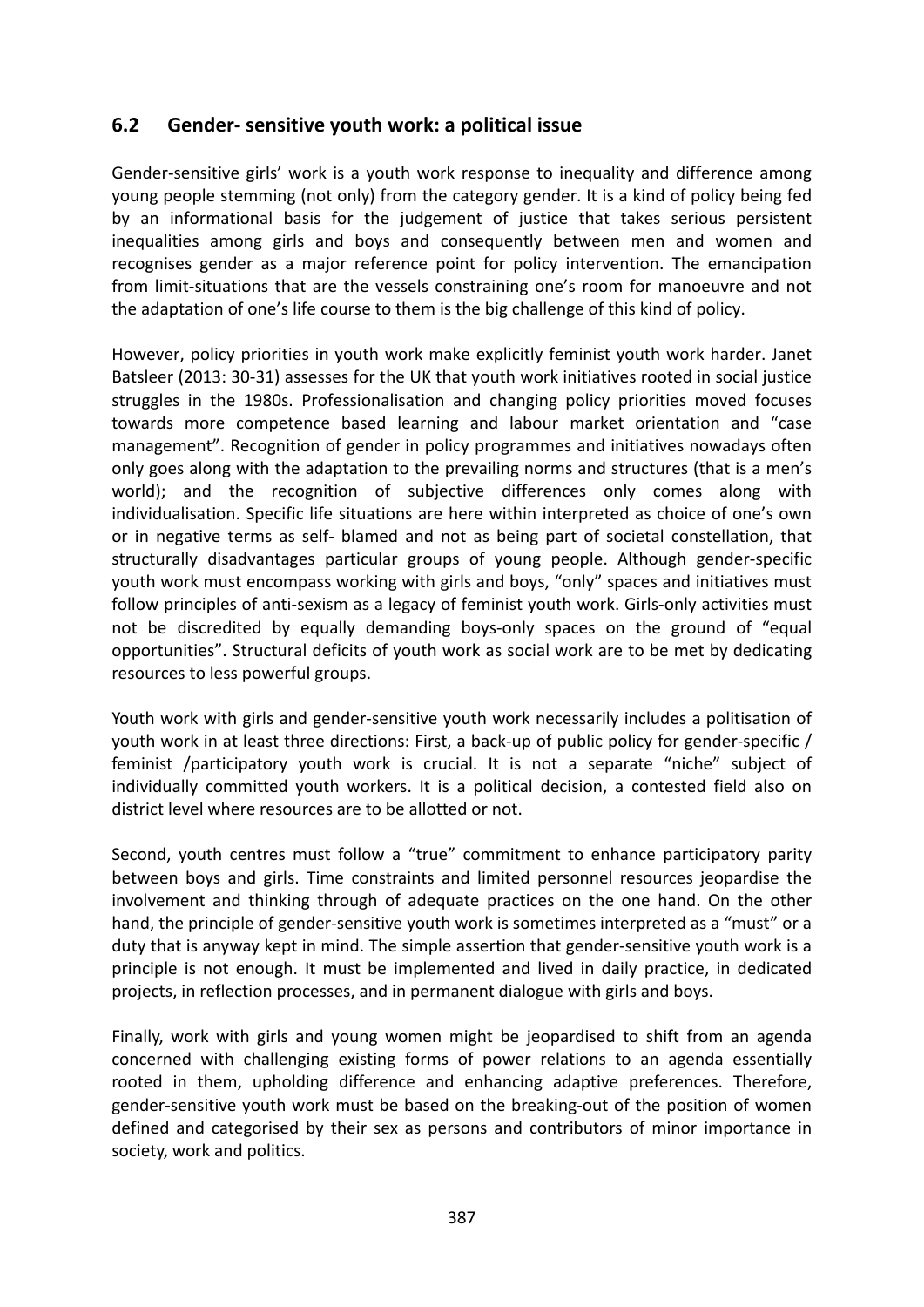### **References**

Bacher, J et al. (2013) Unterstützung der arbeitsmarktpolitischen Zielguppe "NEET". Studie von ISW, IBE und JKU im Auftrag des Bundesministeriums für Arbeit, Soziales und Konsumentenschutz. ÖGB Verlag: Wien.

Batsleer, J. (2013) Youth Working with Girls and Women in Community Settings. Ashgate.

Batsleer, J. (2011) Voices from an edge. Unsettling the practices of youth voice and participation: arts‐based practice in The Blue Room, Manchester, in Pedagogy, Culture & Society 19 (3): 419‐434.

Bitzan, M. (2010) Eigensinn und Normalisierung: Parteiliche Mädchenarbeit im 21. Jahrhundert in: Bundesarbeitsgemeinschaft Mädchenpolitik e.V.: Schriftenreihe zur Mädchenarbeit und Mädchenpolitik – 10 Jahre BAG Mädchenpolitik – aktive Politik für Mädchen und Frauen: 22‐27.

Bitzan, M. (2007) Weibliche Sozialräume? Lokale Handlungsbedingungen unter geschlechtertheoretischer Perspektive, in Kessl, F./ Otto, H. (ed): Territorialisierung des Sozialen. Regieren über soziale Nahräume, Verlag Barbara Budrich, Opaden: 193‐214.

Bitzan, M./Daigler, C. (2004) Eigensinn und Einmischung. Einführung in Grundlagen und Perspektiven parteilicher Mädchenarbeit, Juventa: Weinheim/München.

Bruneforth, M. /Lassnigg, L. (eds) (2012) Nationaler Bildungsbericht Österreich 2012. Vol. 1. Das Schulsystem im Spiegel von Daten und Indikatoren. Graz: Leykam.

Bundesministerium für Wirtschaft Jugend und Familie (BWFJ) (2011) 6. Bericht über die Lage der Jugend, http://www.boja.at/uploads/media/Sechster\_Jugendbericht\_Teil\_A\_B.pdf

Cahill, C. (2007): Doing Research with Young People: Participatory Research and the Rituals of Collective Work, Children's Geographies 5(3): 297‐312.

Dentith, A. M./ Measor, L. / O'Malley, M. P. (2012) The Research Imagination Amid Dilemmas of Engaging Young People in Critical Participatory Work. Forum Qualitative Sozialforschung / Forum: Qualitative Social Research 13(1), 17, http://nbnresolving.de/urn:nbn:de:0114‐fqs1201176

Dornmayr, H and Nowak, S (2013) Lehrlingsausbildung im Überblick 2013. Strukturdaten, Trends und Perspektiven. ibw‐Forschungsbericht Nr. 176. Institut für Bildungsforschung der Wirtschaft. Wien. Available at: http://www.ibw.at/components/com\_redshop/assets/document/product/1381904499\_fb1 76.pdf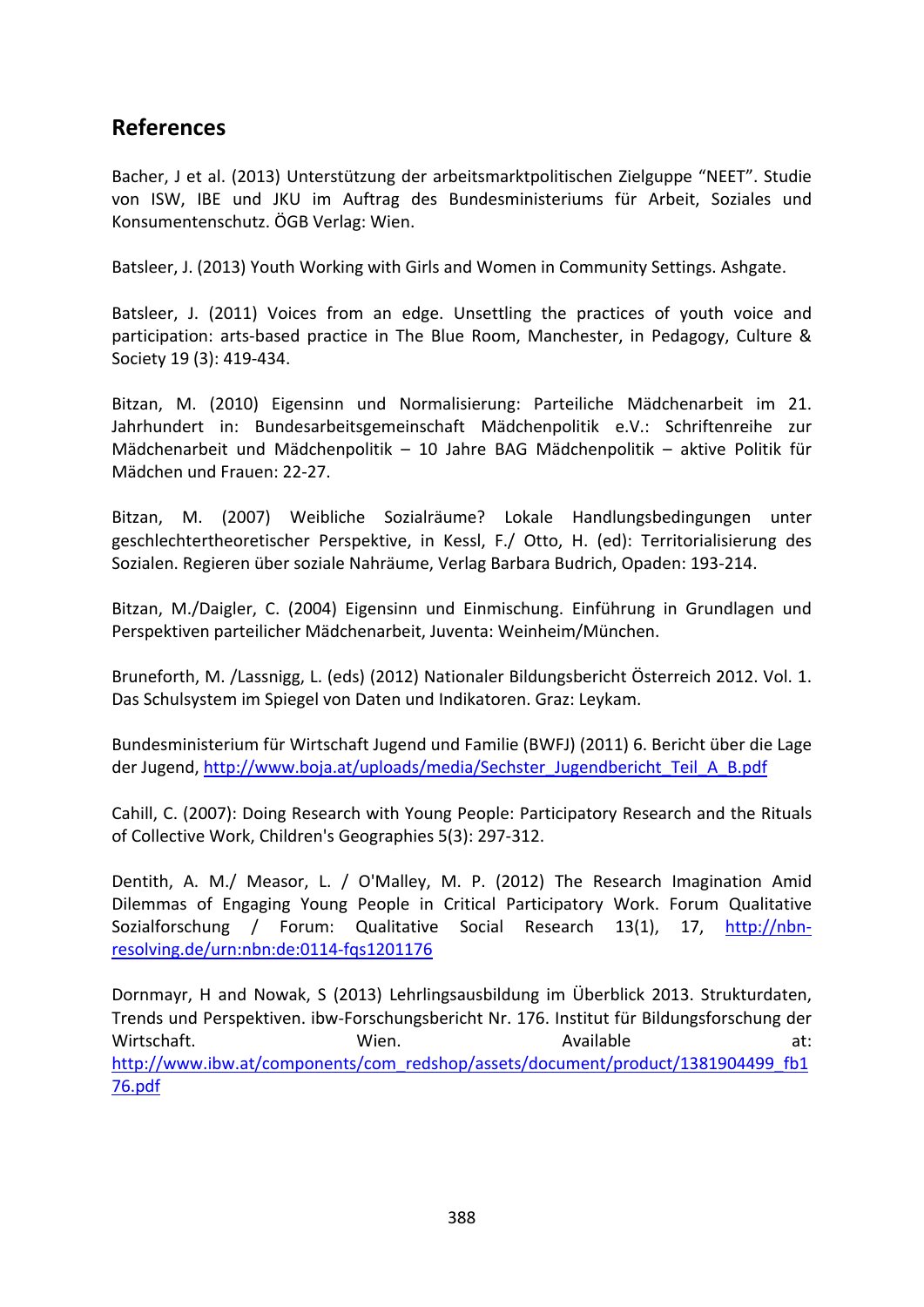Edthofer, J. / Gouma, A. / Neuhold, P. /Prokop, B. / Reinprecht, C./ Scheibelhofer, P. (2015): Das geheime Leben der Grätzeln. Ein Stadtforschungsprojekt mit Jugendlichen. Mandelbaum: Wien.

Fraser, N. (2004): Feministische Politik im Zeitalter der Anerkennung: Ein zweidimensionaler Ansatz für Geschlechtergerechtigkeit. In Beerhorst, Joachim/ Demirovic, Alex; Guggemos, Michael (HG): Kritische Theorie im gesellschaftlichen Strukturwandel. Suhrkamp: Frankfurt/Main: 453‐474.

Fraser, N. (2009) Scales of justice: reimagining political space in a globalizing world. Polity Press: Cambridge.

Freire, P. (2009[1970]): Pedagogy of the oppressed. continuum: London/NY.

Gildemeister, R. (2004) Doing Gender: Soziale Praktiken der Geschlechtsunterscheidung. In Becker, R./ Kortendiek, B. (HG): Handbuch Frauen‐ und Geschlechterforschung. VS Verlag: Wiesbaden: 132‐140.

Haidinger, B./ Kasper, R. (2012): Learning to Work: Young People's Social and Labour‐Market Integration through Supra‐Company Apprenticeship Training in Austria, in Social Work and Society Vol. 10 (1), http://www.socwork.net/sws/article/view/305/642

Haidinger, B./Kasper, R. (2014) Local Stakeholders in Youth Policies in Austria, Del. 4.2 Local Support Networks. In: Work Package 4 Full report: Local Network Analysis. SocIEtY: Social Innovation - Empowering the Young for the Common Good. Report to the European Commission.

Haidinger, B. (2015) This is a Girl's Space?! Re-Searching for participatory parity in genderspecific youth work. In: Work Package 5 Report: 11 Case Study Outcomes on the Regional Case Studies. SocIEtY: Social Innovation ‐ Empowering the Young for the Common Good. Report to the European Commission.

Knecht, A./Kuchler, K. (2013) The socio‐economic political context. Austria National Report. In SocIEtY Work Package 3 Full Report: Socio-economic political context. SocIEtY: Social Innovation ‐ Empowering the Young for the Common Good. Report to the European Commission.

Knecht, A. (2014) Soziale Arbeit mit benachteiligten Jugendlichen in Zeiten der Krise: Emanzipatorische Befähigung versus Arbeitsmarktintegration. In: Soziale Passagen, 6 (2): 219–236.

Löw, M. (2001) Raumsoziologie, Frankfurt/Main: Suhrkamp.

Magistrat der Stadt Wien /MA 23 – Wirtschaft, Arbeit und Statistik (2014) Statistisches Jahrbuch der Stadt Wien 2014: Vienna.